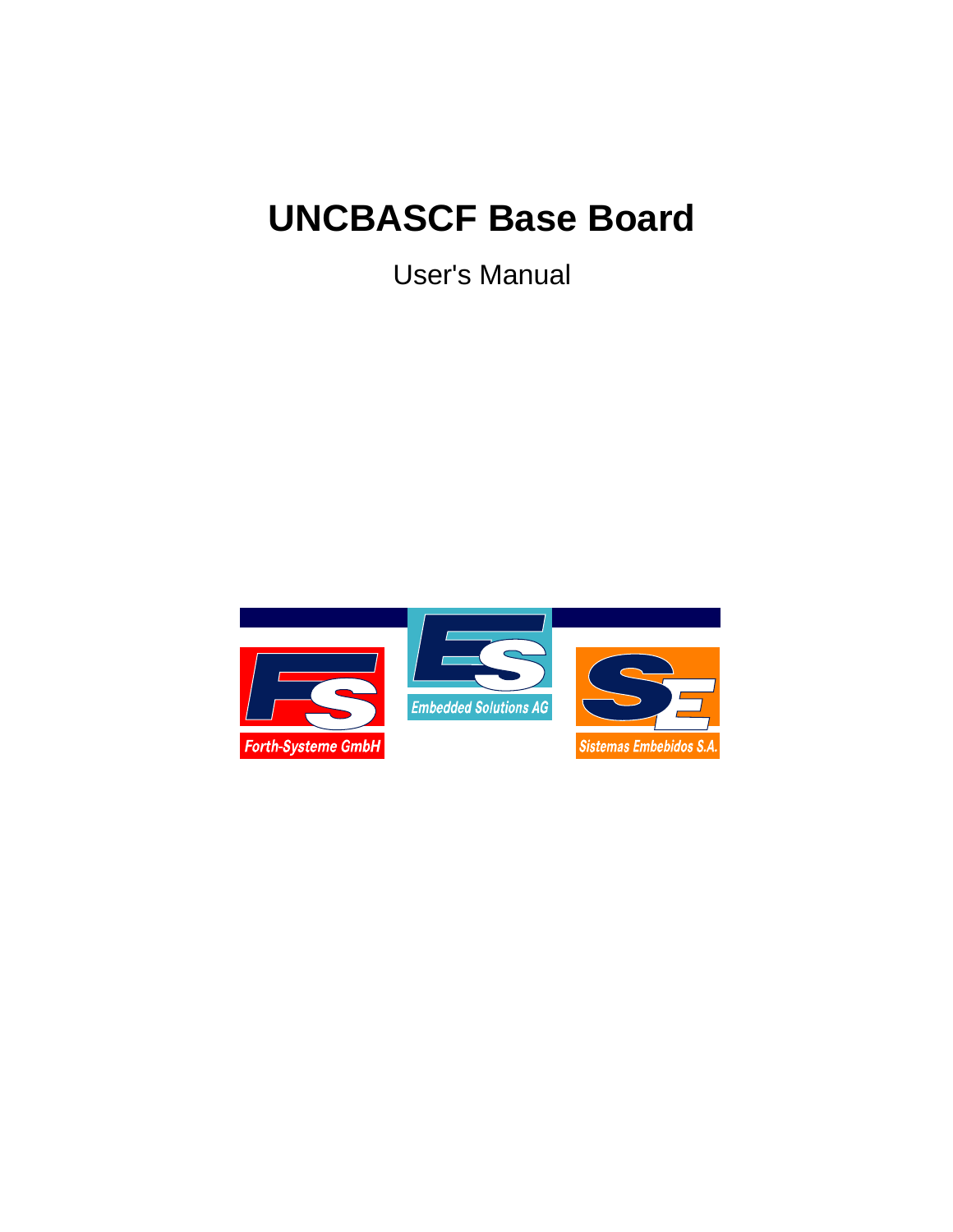## ® Copyright 2003:



PO Box 292528, 43229 Columbus OH (USA) **雷+1 888 546 9741** info@es-usa.com www.es-usa.com

- Fax +1 888 546 9741
	-

Forth-Systeme GmbH

 $\mathbf{E}$ +49 7667 908-0 sales@fsforth.de vww.fsforth.de

- Kueferstrasse 8 **Canadian Care Breisach (Germany)** 
	- Fax +49 7667 908-200
		-



Calvo Sotelo 1, 1º - Dcha **Logroño (Spain)**  $\mathbf{E}$ +34 941 270 060 sitemas@embebidos.com www.embebidos.com

- 
- Fax +34 941 237 770
	-

| Release of document:   |
|------------------------|
| Filename:              |
| Author:                |
| <b>Board Revision:</b> |

**November 06, 2003** UNCBASCF\_0\_UM.doc **Héctor Palacios** UNCBASCF\_0

All rights reserved. No part of this document may be copied or reproduced in any form or by any means without the prior written consent of Sistemas Embebidos, S.A.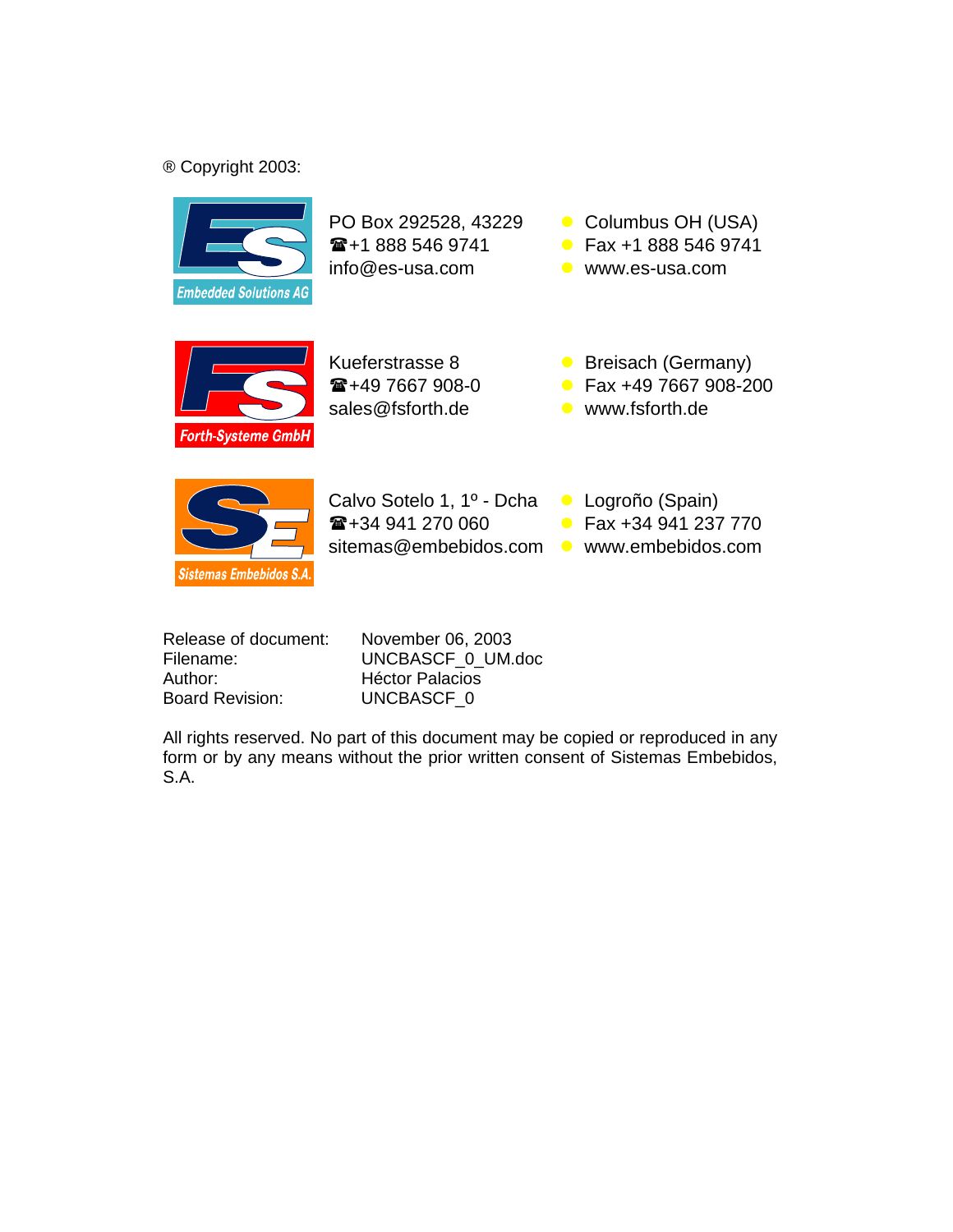# **Table of Contents**

| $\mathcal{S}_{\mathcal{C}}$ |  |
|-----------------------------|--|
| 4.                          |  |
|                             |  |
| 6.                          |  |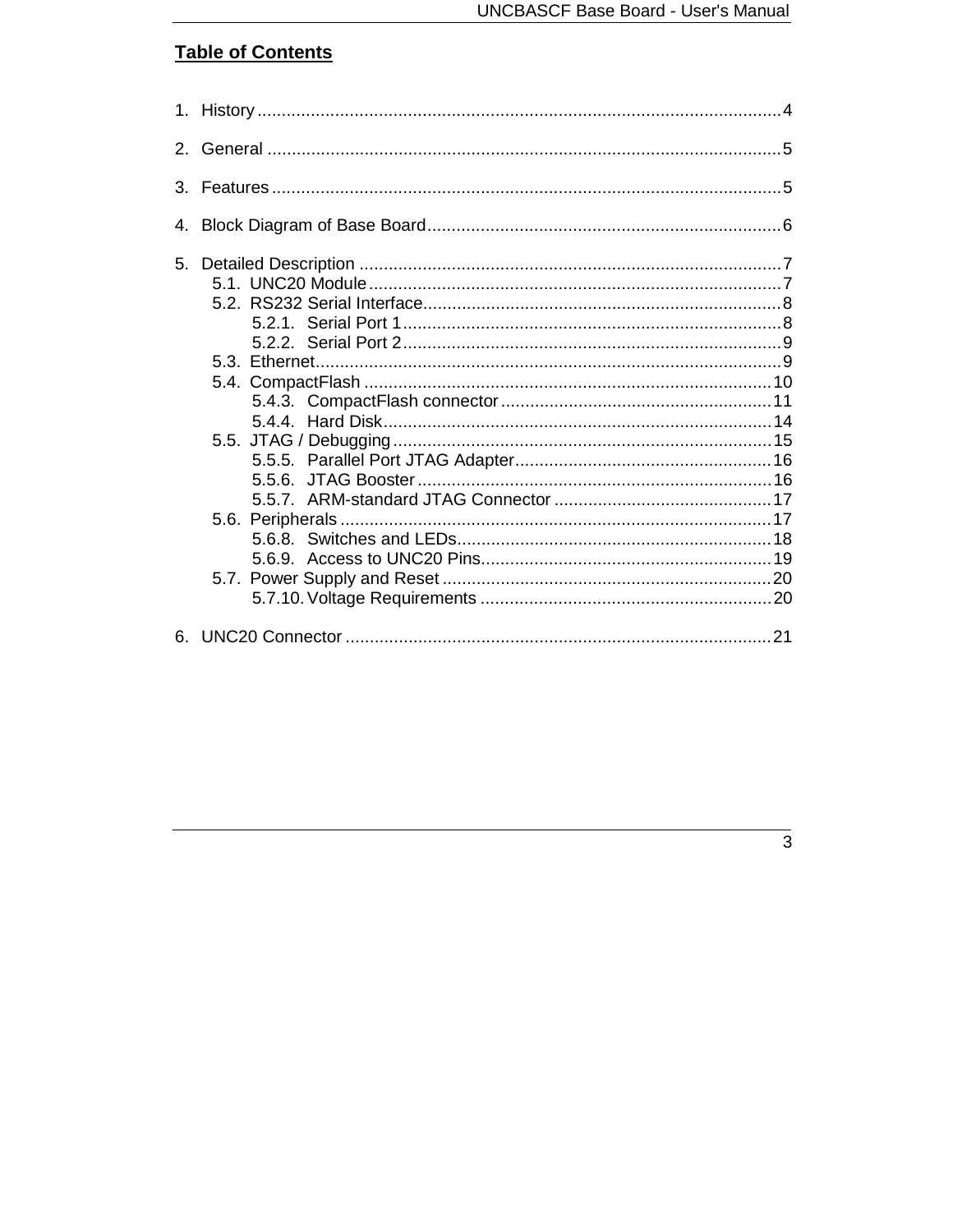## **1. History**

| <b>Date</b>    |                  | <b>Version Responsible</b>           | <b>Description</b> |
|----------------|------------------|--------------------------------------|--------------------|
| 2003-11-06 0.3 |                  | Nigel James                          | Release            |
| 2003-10-20     | $\overline{0.2}$ | Pedro Pérez de   Revision<br>Heredia |                    |
| 2003-10-17     | $\overline{0.1}$ | Héctor<br>Palacios                   | Initial version    |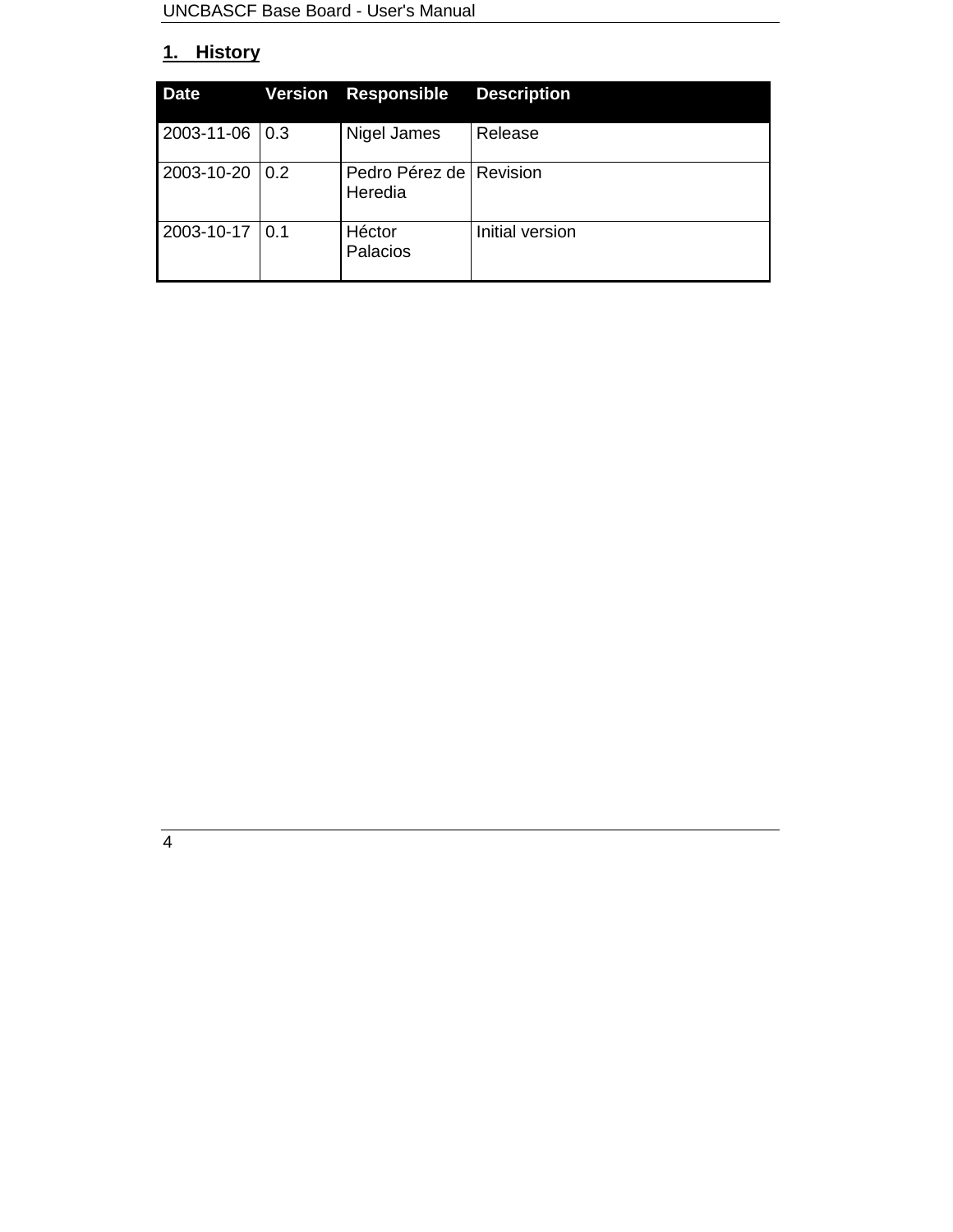## **2. General**

The UNCBASCF is a modified version of the standard UNC20 base board with support for CompactFlash cards.

This document refers to the UNCBASCF\_0 revision of the board. The board's name is printed on the PCB and can also be found on the label, above the serial number.

#### **3. Features**

- Base board which accommodates one UNC20 module
- **Ethernet interface with RJ45 connector with integrated link LED**
- **1** serial communication RS232 interface
- **JTAG** interface
- **EXTEDS for Power, Hard Disk and Ethernet Link**
- 2 switches and 2 LEDs for use by application
- Reset switch
- **CPLD programmed for CompactFlash interface**
- CompactFlash connector (type 2)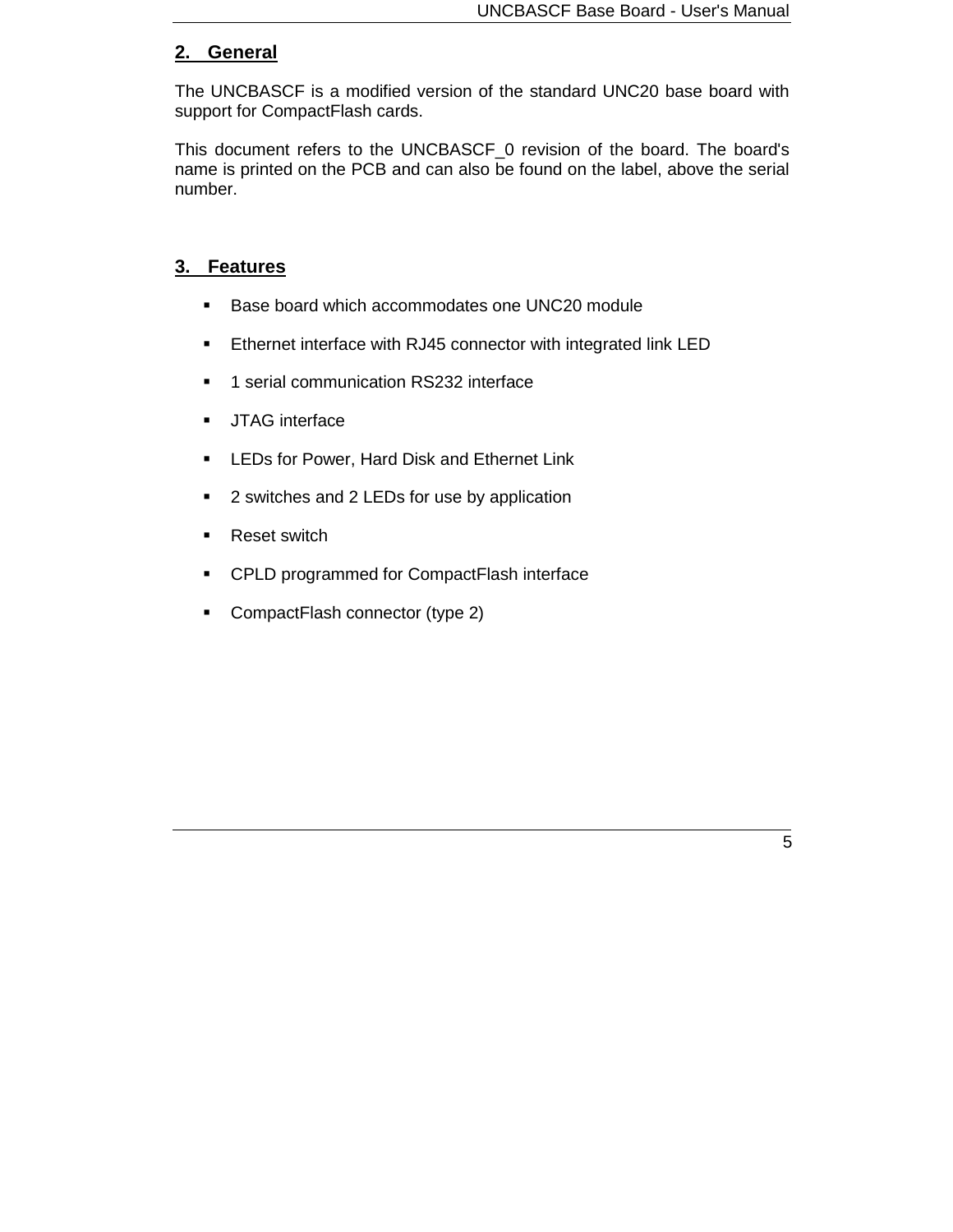## **4. Block Diagram of Base Board**



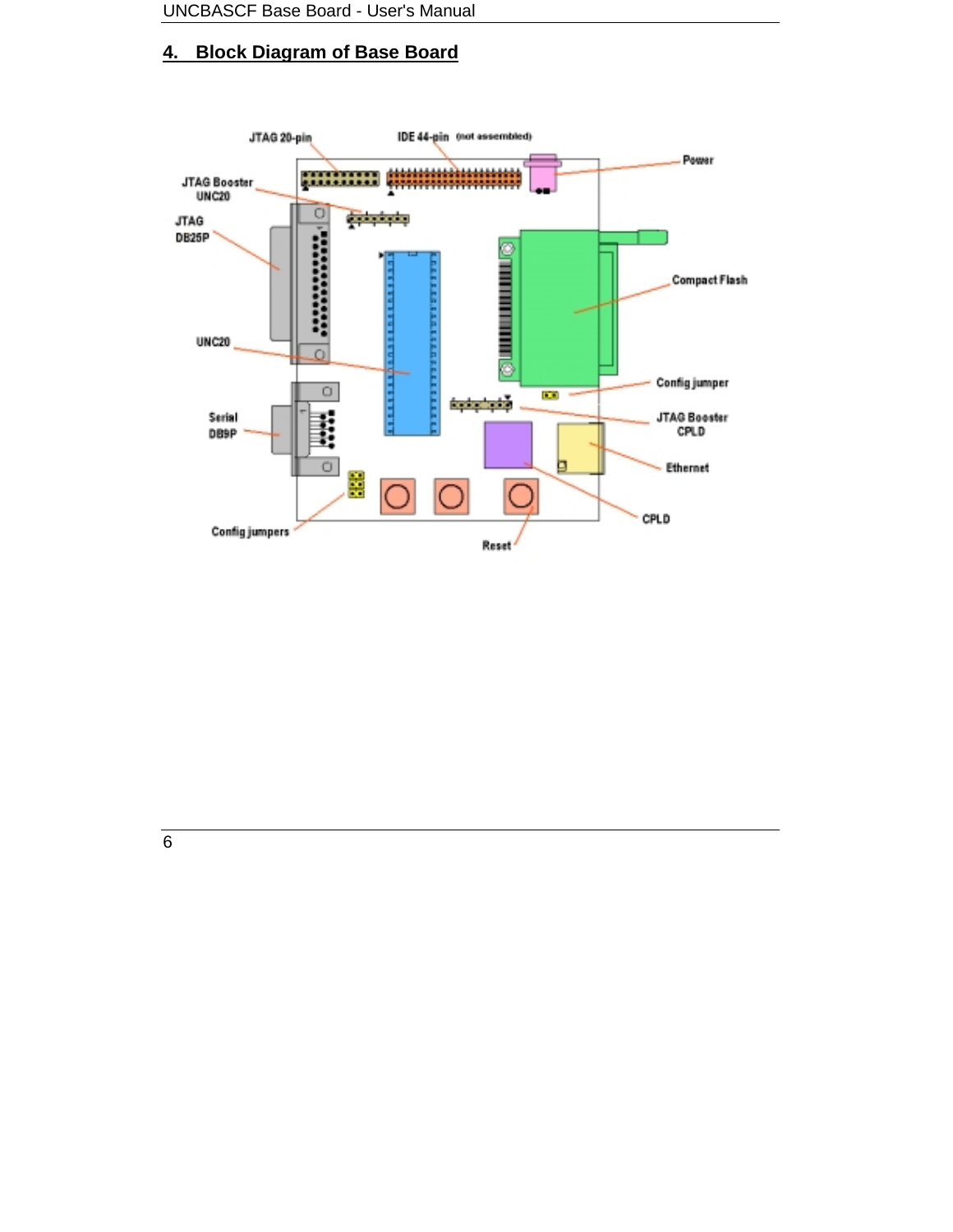## **5. Detailed Description**

#### **5.1. UNC20 Module**

The UNC20 module is a cost-effective, highly integrated module in a 48-pin dualinline package.

The salient features of the UNC20 module, as delivered with the Developer's Kit, are listed below:

- NetSilicon's NS7520 microcontroller based on a 32-bit ARM7TDMI core
- 16 Mbytes SDRAM
- 8 Mbytes Flash
- **Ethernet interface**
- **2** serial communication interfaces
- **I2C** interface
- **JTAG** interface

Please refer to the UNC20 User's Manual for more details on this module.

The pin-out for the UNC20 module can be found at the end of this manual.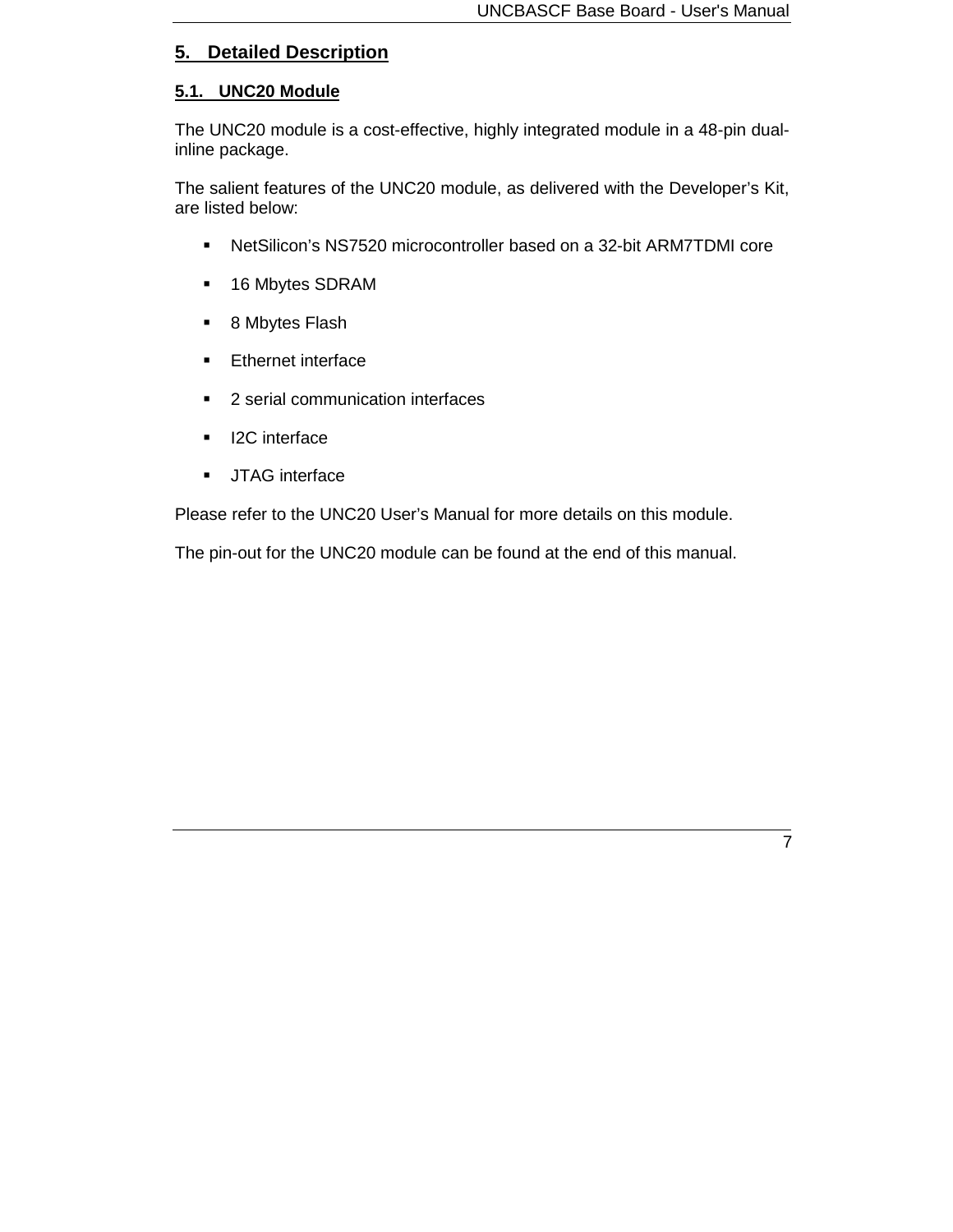## **5.2. RS232 Serial Interface**

The NS7520 provides two serial ports. Since these ports are multiplexed with the General Purpose I/O pins (ports A and C), it was decided only to assemble one serial port and leave the other for the user to configure.

## **5.2.1. Serial Port 1**

Serial Port 1 can be used as a console port to communicate with a host PC.

An RS232 driver, the MAX3320 from Maxim, is assembled on the base board. This driver guarantees baudrates up to 250kbps.

This port will operate in asynchronous RS232 full-duplex mode. The RS232 port supports minimal hardware control signals, namely RTS and CTS only, and is derived from the UNC20 module's Port C pins.

A 9-pin D-type connector (male) is assembled on the base board.

The pin allocation of the 9-pin D-type connector is as defined in the table below:

| Pin                     | <b>Function</b> |
|-------------------------|-----------------|
| 1                       | N/C             |
| $\overline{2}$          | <b>RXD</b>      |
| $\mathbf{3}$            | <b>TXD</b>      |
| $\overline{\mathbf{4}}$ | N/C             |
| $5\phantom{1}$          | <b>GND</b>      |
| $6\phantom{1}6$         | N/C             |
| $\overline{7}$          | <b>RTS</b>      |
| 8                       | <b>CTS</b>      |
| 9                       | N/C             |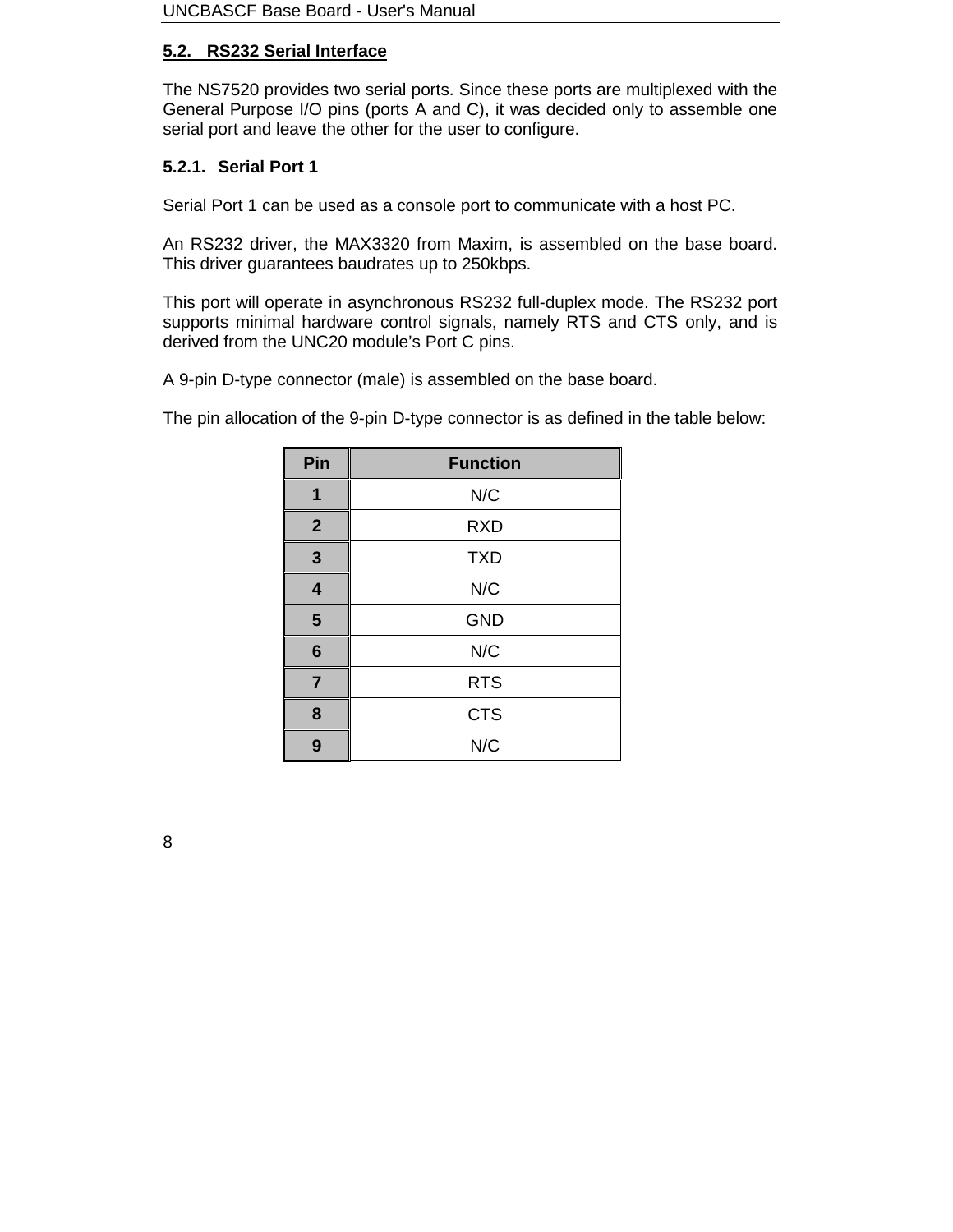If a serial console is not required, and the 4 PortC pins are required for GPIO, then the serial driver can be forced into an "off" state, meaning that the on-chip power supply is shut down, by connecting a jumper between pins 3 and 4 of J1.

|                        | Pin | <b>Description when inserted</b> | <b>Factory default</b> |
|------------------------|-----|----------------------------------|------------------------|
|                        | ∎ 3 | Serial driver forced off         | Not inserted           |
|                        |     |                                  |                        |
| Jumper settings for J1 |     | $\blacksquare$ = connected pins  |                        |

To disable the serial driver, the jumper has to be inserted.

#### **5.2.2. Serial Port 2**

Serial Port 2 is available on the UNC20 module's Port A [0-7] pins, which are led out to the X6 connector (not assembled on the board), so that users can configure this port to suit their application.

#### **5.3. Ethernet**

The 10/100 Ethernet MAC controller and PHY are included on the UNC20 module.

An RJ45 jack is used with a status LED for Link/Activity which is visible through a light pipe in the jack. A separate Pulse transformer is assembled.

The pin allocation of the RJ45 connector is as defined in the table below:

| Pin | <b>Function</b> |
|-----|-----------------|
|     | $TD+$           |
| 2   | TD-             |
| 3   | $RD+$           |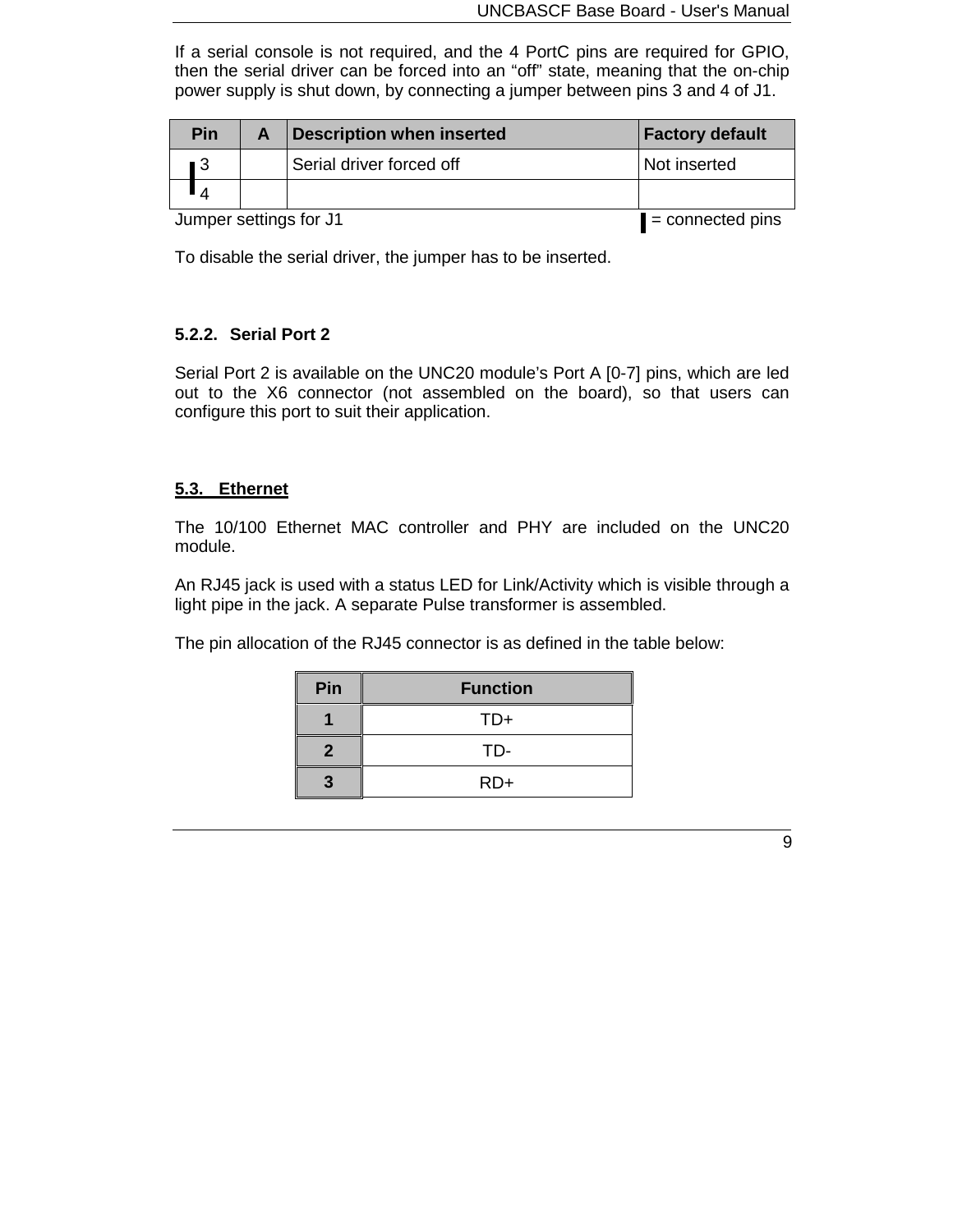#### UNCBASCF Base Board - User's Manual

|   | N/C |
|---|-----|
| 5 | N/C |
| 6 | RD- |
|   | N/C |
| Զ | N/C |

## **5.4. CompactFlash**

The UNCBASCF is equipped with a type 2 CompactFlash card holder.

The CompactFlash cards can be accessed using different hardware interface methods. Each one of these hardware interface methods has its own set of performance, cost and flexibility requirements. The choices are as follows:

- True IDE Mode
- Common Memory Mode
- I/O Mapped Mode

The True IDE mode can only be used with CompactFlash storage cards, while the other modes allow the use of any kind of CompactFlash card (wireless, network, storage,…).

A CPLD on the bottom side of the UNCBASCF base board has been programmed to implement PC card Common Memory and PC card I/O modes. The source code of the CPLD program is delivered with the UNC20 Developer's Kit with CompactFlash.

Although the hardware is prepared for all available modes (True IDE, Common Memory and I/O) the CPLD has been factory programmed to handle only the Common Memory mode and IO modes. **The CPLD of the UNCBASCF can be programmed for True IDE mode on demand**.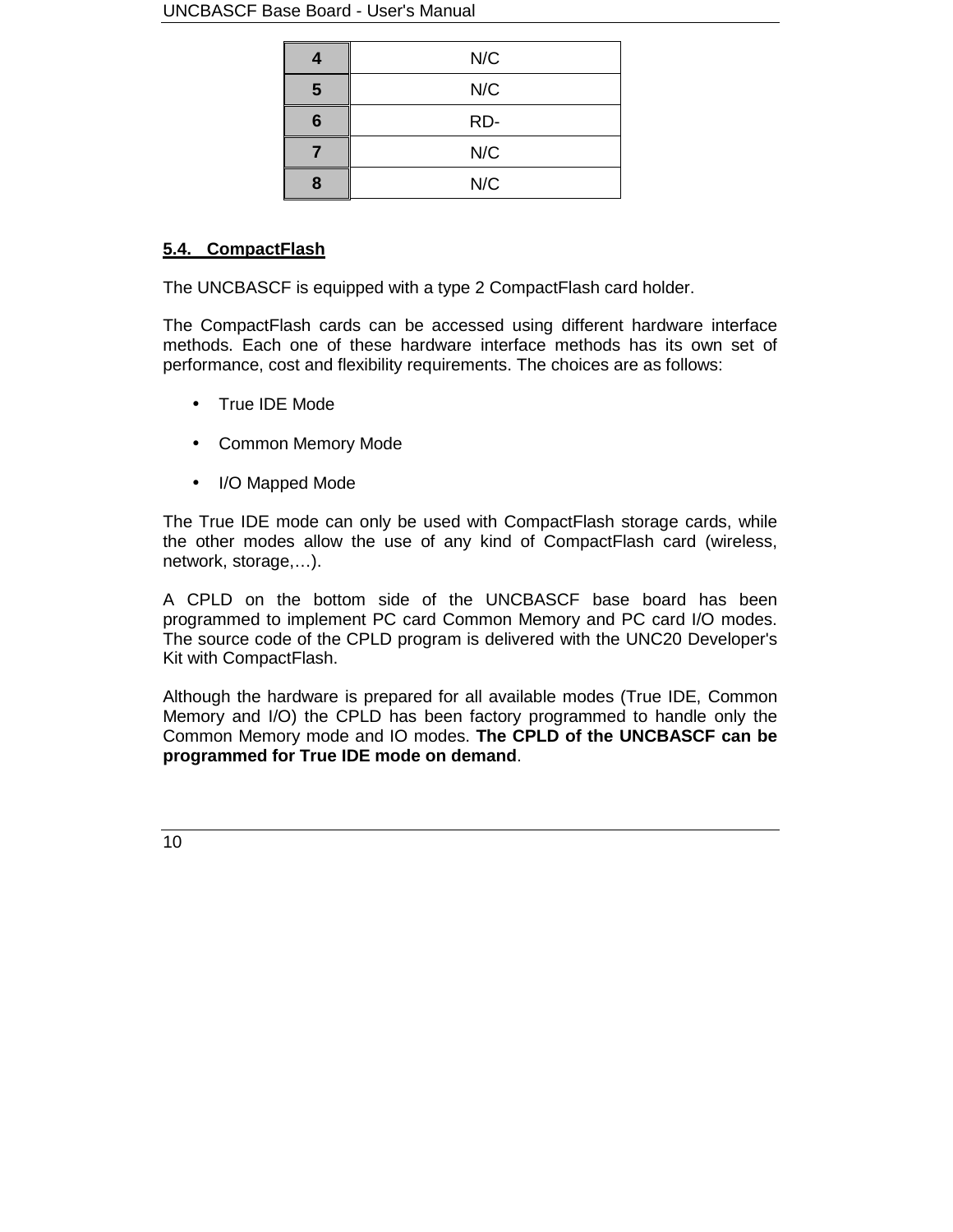**IMPORTANT NOTE: Jumper J4 is only used for True IDE mode. For normal use in Common Memory / IO modes, this jumper must be removed to avoid CPLD damage!**

**IMPORTANT NOTE: Jumper J1/1-2 is only required when programming the Flash on the UNC20. In normal operation it should not be present, otherwise it is not possible to access the CompactFlash cards.**

**IMPORTANT NOTE: Plug and play of CompactFlash cards is not supported! Never insert or remove your CompactFlash card while the target is powered on.**

#### **5.4.3. CompactFlash connector**

The following table shows the functions of each pin of the CompactFlash connector, depending on the working mode:

| Pin             | <b>TRUE IDE</b>                    | <b>MEMORY</b>   | I/O             |
|-----------------|------------------------------------|-----------------|-----------------|
| 1               | <b>GND</b>                         | <b>GND</b>      | <b>GND</b>      |
| $\overline{2}$  | D <sub>19</sub><br>D <sub>19</sub> |                 | D <sub>19</sub> |
| 3               | D <sub>20</sub>                    | D <sub>20</sub> | D <sub>20</sub> |
| 4               | D <sub>21</sub>                    | D <sub>21</sub> | D <sub>21</sub> |
| 5               | D <sub>22</sub>                    | D <sub>22</sub> | D <sub>22</sub> |
| $6\phantom{1}6$ | D <sub>23</sub>                    | D <sub>23</sub> | D <sub>23</sub> |
| $\overline{7}$  | CS <sub>0</sub> #                  | CE1#            | CE1#            |
| 8               | <b>GND</b>                         | A10             | A10             |
| 9               | ATA_SEL#                           | OE#             | OE#             |
| 10              | <b>GND</b>                         | A <sub>9</sub>  | A <sub>9</sub>  |
| 11              | <b>GND</b>                         | A <sub>8</sub>  | A <sub>8</sub>  |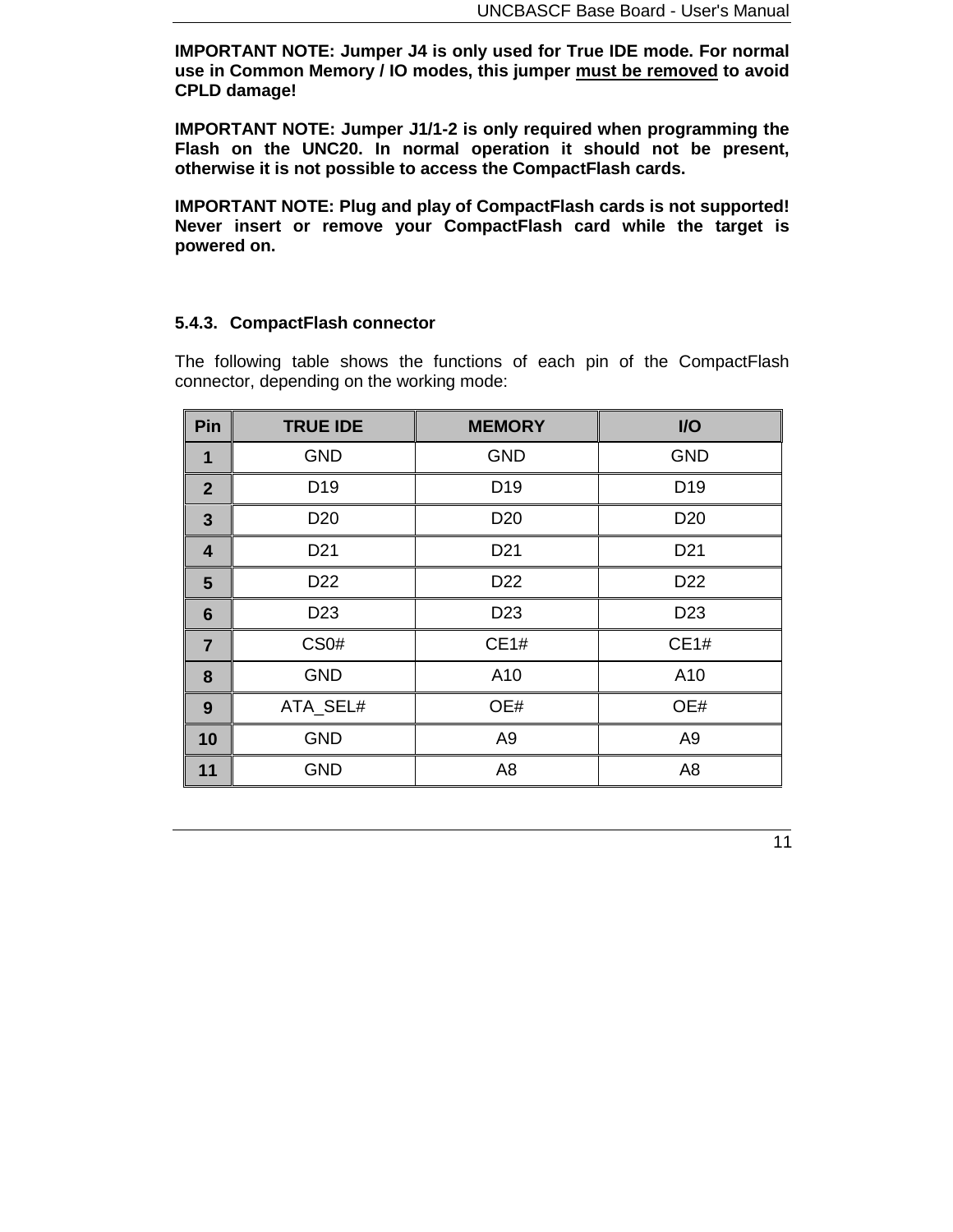|    | UNCDAUCH DASE DUAIU - USEI S IVIAHUAI |                 |                 |
|----|---------------------------------------|-----------------|-----------------|
| 12 | <b>GND</b>                            | A7              | $\mathsf{A7}$   |
| 13 | <b>VCC</b>                            | <b>VCC</b>      | <b>VCC</b>      |
| 14 | <b>GND</b>                            | A <sub>6</sub>  | A <sub>6</sub>  |
| 15 | <b>GND</b>                            | A <sub>5</sub>  | A <sub>5</sub>  |
| 16 | <b>GND</b>                            | A4              | A4              |
| 17 | <b>GND</b>                            | A <sub>3</sub>  | A3              |
| 18 | A2                                    | A2              | A2              |
| 19 | A <sub>1</sub>                        | A <sub>1</sub>  | A <sub>1</sub>  |
| 20 | A <sub>0</sub>                        | A <sub>0</sub>  | A <sub>0</sub>  |
| 21 | D <sub>16</sub>                       | D <sub>16</sub> | D <sub>16</sub> |
| 22 | D17                                   | D17             | D17             |
| 23 | D18                                   | D <sub>18</sub> | D <sub>18</sub> |
| 24 | <b>IOCS16#</b>                        | <b>WP</b>       | <b>IOIS16#</b>  |
| 25 | CD2#                                  | CD2#            | CD2#            |
| 26 | CD1#                                  | CD1#            | CD1#            |
| 27 | D <sub>27</sub>                       | D <sub>27</sub> | D <sub>27</sub> |
| 28 | D <sub>28</sub>                       | D <sub>28</sub> | D <sub>28</sub> |
| 29 | D <sub>29</sub>                       | D <sub>29</sub> | D <sub>29</sub> |
| 30 | D30                                   | D <sub>30</sub> | D <sub>30</sub> |
| 31 | D31                                   | D31             | D31             |
| 32 | CS1#                                  | CE2#            | CE2#            |
| 33 | VS1#                                  | VS1#            | VS1#            |
| 34 | IORD#                                 | IORD#           | IORD#           |
| 35 | IOWR#                                 | IOWR#           | IOWR#           |

UNCBASCF Base Board - User's Manual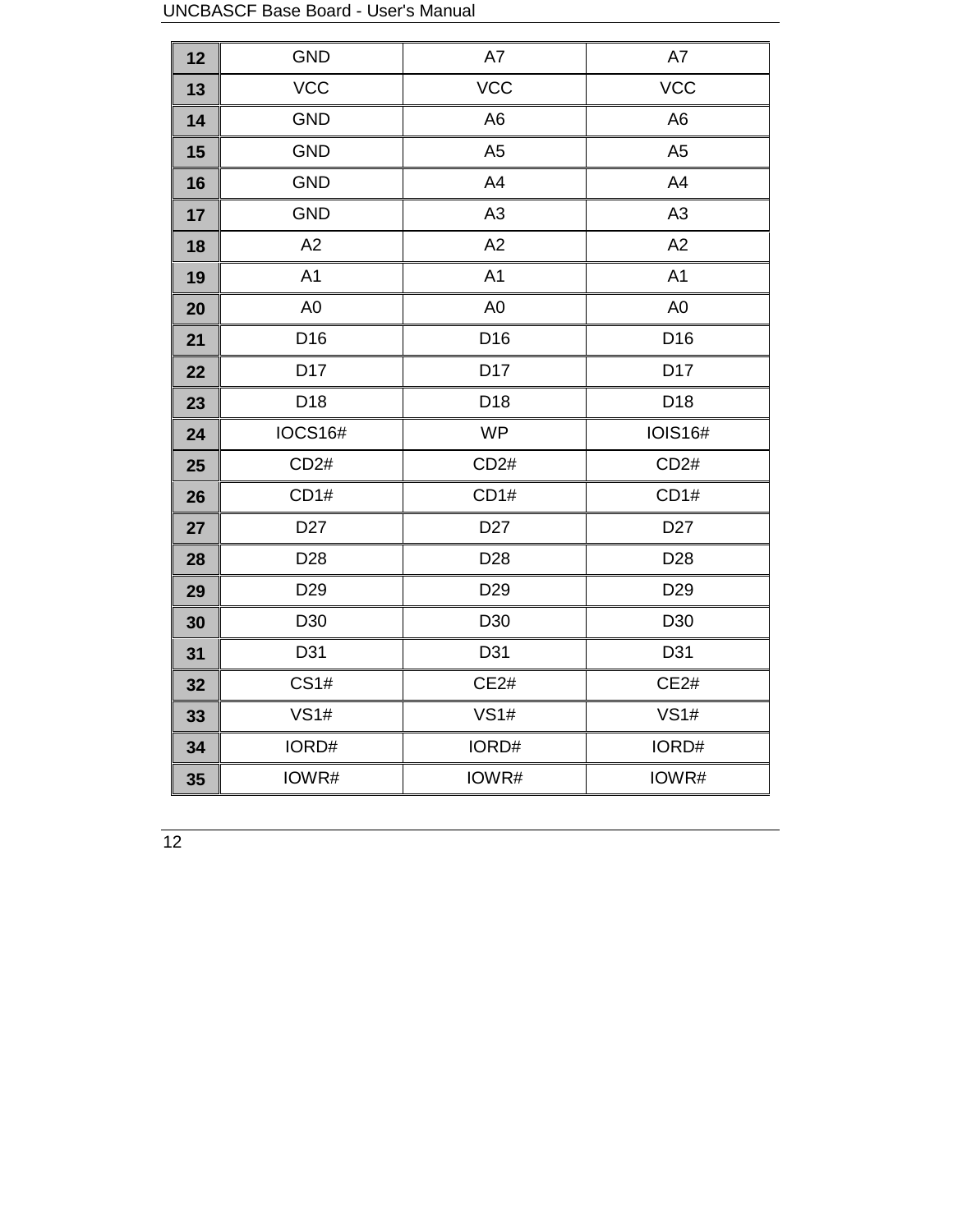| 36 | <b>VCC</b>      | WE#              | WE#             |
|----|-----------------|------------------|-----------------|
| 37 | <b>READY</b>    | <b>INTRO</b>     | <b>IREQ</b>     |
| 38 | <b>VCC</b>      | <b>VCC</b>       | <b>VCC</b>      |
| 39 | CSEL#           | <b>GND</b>       | <b>GND</b>      |
| 40 | VS2#            | VS2#             | VS2#            |
| 41 | RESET#          | <b>RESET</b>     | <b>RESET</b>    |
| 42 | <b>IORDY</b>    | WAIT#            | WAIT#           |
| 43 | <b>NC</b>       | <b>INPACK#</b>   | <b>INPACK#</b>  |
| 44 | <b>VCC</b>      | REG#             | REG#            |
| 45 | DASP#           | BVD <sub>2</sub> | SPKR#           |
| 46 | PDIAG#          | BVD1             | STSCHG#         |
| 47 | D <sub>24</sub> | D <sub>24</sub>  | D <sub>24</sub> |
| 48 | D <sub>25</sub> | D <sub>25</sub>  | D <sub>25</sub> |
| 49 | D <sub>26</sub> | D <sub>26</sub>  | D <sub>26</sub> |
| 50 | <b>GND</b>      | <b>GND</b>       | <b>GND</b>      |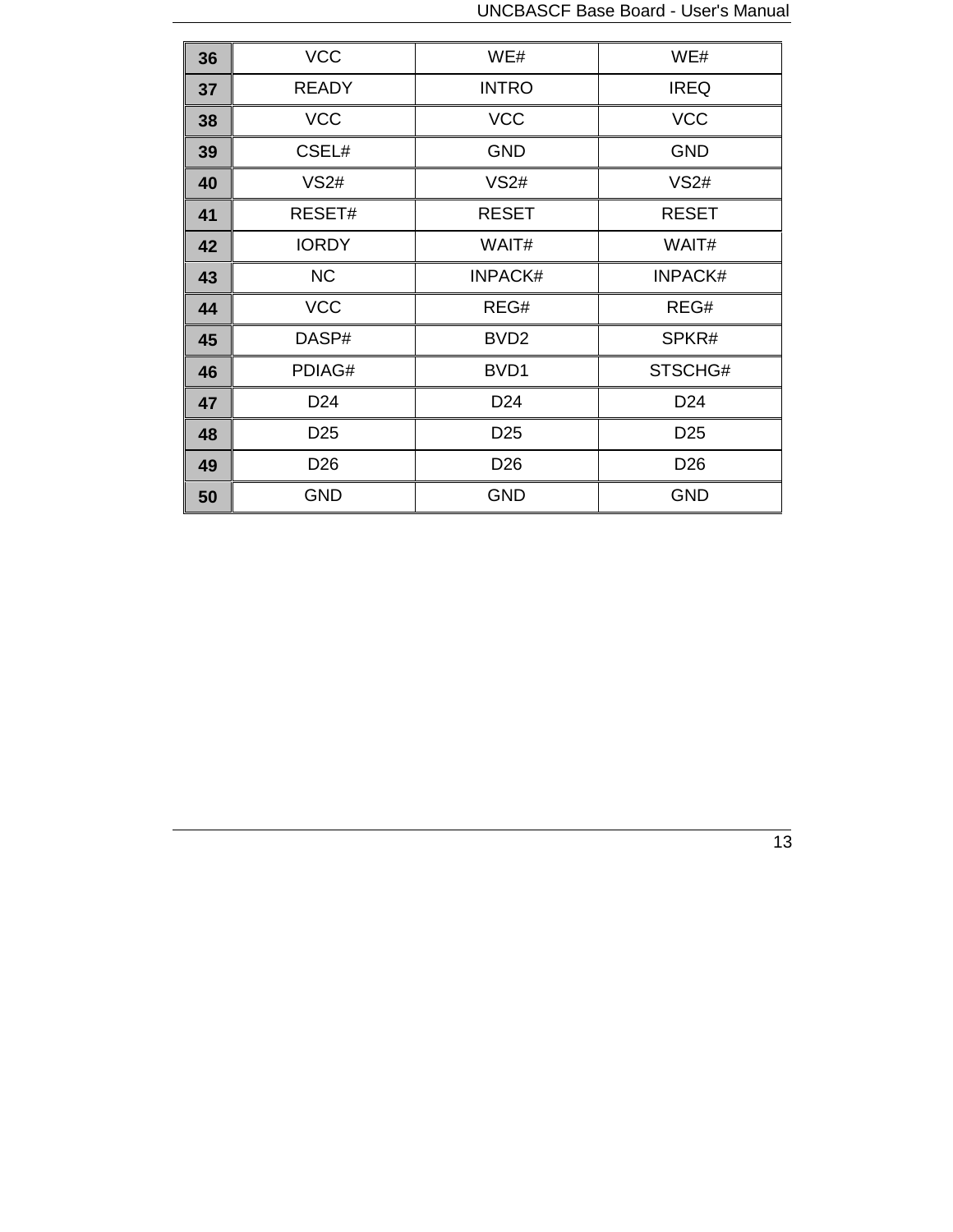## **5.4.4. Hard Disk**

The following table shows the functions of each pin of the Hard Disk connector, which can only operate in True IDE mode:

| Pin              | <b>TRUE IDE function</b> | Pin                     | <b>TRUE IDE function</b> |  |
|------------------|--------------------------|-------------------------|--------------------------|--|
| $\mathbf{1}$     | RSTIO#                   | $\overline{\mathbf{2}}$ | <b>GND</b>               |  |
| $\mathbf{3}$     | D <sub>23</sub>          | $\overline{\mathbf{4}}$ | D <sub>24</sub>          |  |
| $5\phantom{1}$   | D <sub>22</sub>          | $6\phantom{1}$          | D <sub>25</sub>          |  |
| $\overline{7}$   | D <sub>21</sub>          | $\bf8$                  | D <sub>26</sub>          |  |
| $\boldsymbol{9}$ | D <sub>20</sub>          | 10                      | D <sub>27</sub>          |  |
| 11               | D19                      | 12                      | D <sub>28</sub>          |  |
| 13               | D18                      | 14                      | D <sub>29</sub>          |  |
| 15               | D17                      | 16                      | D30                      |  |
| 17               | D16                      | 18                      | D31                      |  |
| 19               | <b>GND</b>               | 20                      | NC                       |  |
| 21               | NC                       | 22                      | <b>GND</b>               |  |
| 23               | IOWR#                    | 24                      | <b>GND</b>               |  |
| 25               | <b>IORD</b>              | 26                      | <b>GND</b>               |  |
| 27               | <b>IOCHRDY</b>           | 28                      | <b>CSEL</b>              |  |
| 29               | NC                       | 30                      | GND                      |  |
| 31               | <b>IRQ</b>               | 32                      | IOCS16                   |  |
| 33               | A1                       | 34                      | NC                       |  |
| 35               | A <sub>0</sub>           | 36                      | A2                       |  |
| 37               | CS <sub>0</sub>          | 38                      | CS1#                     |  |
| 39               | HD_ACTIVITY              | 40                      | GND                      |  |
| 41               | VCC                      | 42                      | <b>VCC</b>               |  |
| 43               | <b>GND</b>               | 44                      | <b>NC</b>                |  |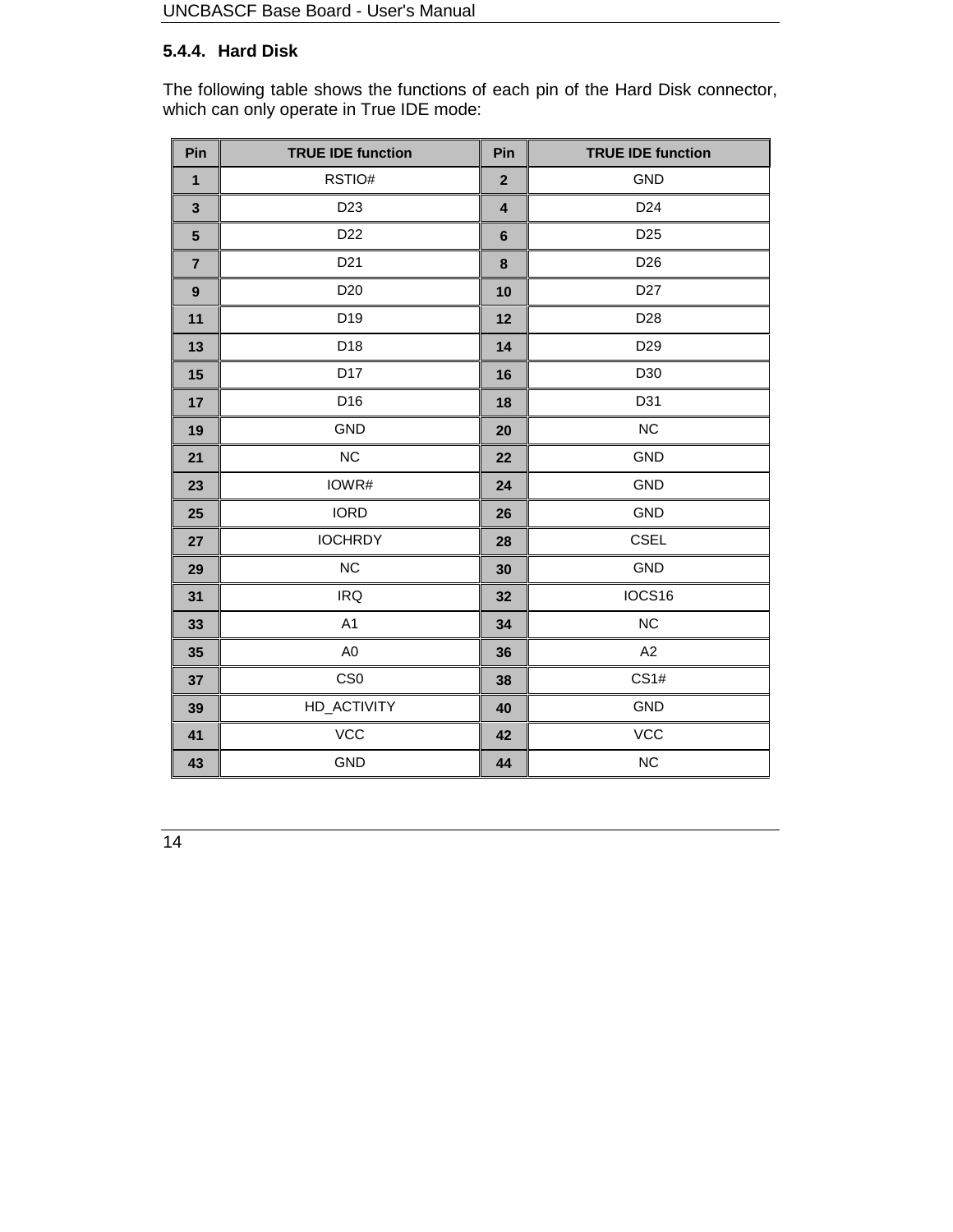#### **5.5. JTAG / Debugging**

A JTAG interface is required both for debug purposes and for boundary scan testing of the UNC20 module during the manufacturing process.

The address lines ADDR[5..9] from the processor are multiplexed with the 5 JTAG lines. The selection is done via the LEDLNK/SEL signal. JTAG is active when the LED, connected to LEDLNK/SEL, is shorted to ground. This is achieved by inserting a jumper (J1) on the base board.

| Pin                    |  | <b>Description when inserted</b> | <b>Factory default</b> |
|------------------------|--|----------------------------------|------------------------|
|                        |  | <b>JTAG</b> active               | Not inserted           |
| ົ                      |  |                                  |                        |
| Jumper settings for J1 |  | $\blacksquare$ = connected pins  |                        |

To activate the JTAG interface, the jumper has to be inserted.

#### **NOTE: the CPLD requires address lines 5 to 9, therefore when J1/1-2 is inserted it will not be possible to access CompactFlash cards.**

There are 3 connectors available on the base board for accessing JTAG on the UNC20 module: firstly, the ARM-defined 20-pin header (X4); secondly, the 8-pin header for FS Forth-Systeme's JTAG Booster connected to UNC (X3); thirdly, the Parallel Port JTAG adapter (PPJ) is implemented on the board using a buffer together with a standard 25-pin parallel port connector (DB25P).

There is a fourth JTAG connector (X7) for accessing the CPLD. This is also an 8 pin header for FS Forth-Systeme's JTAG Booster.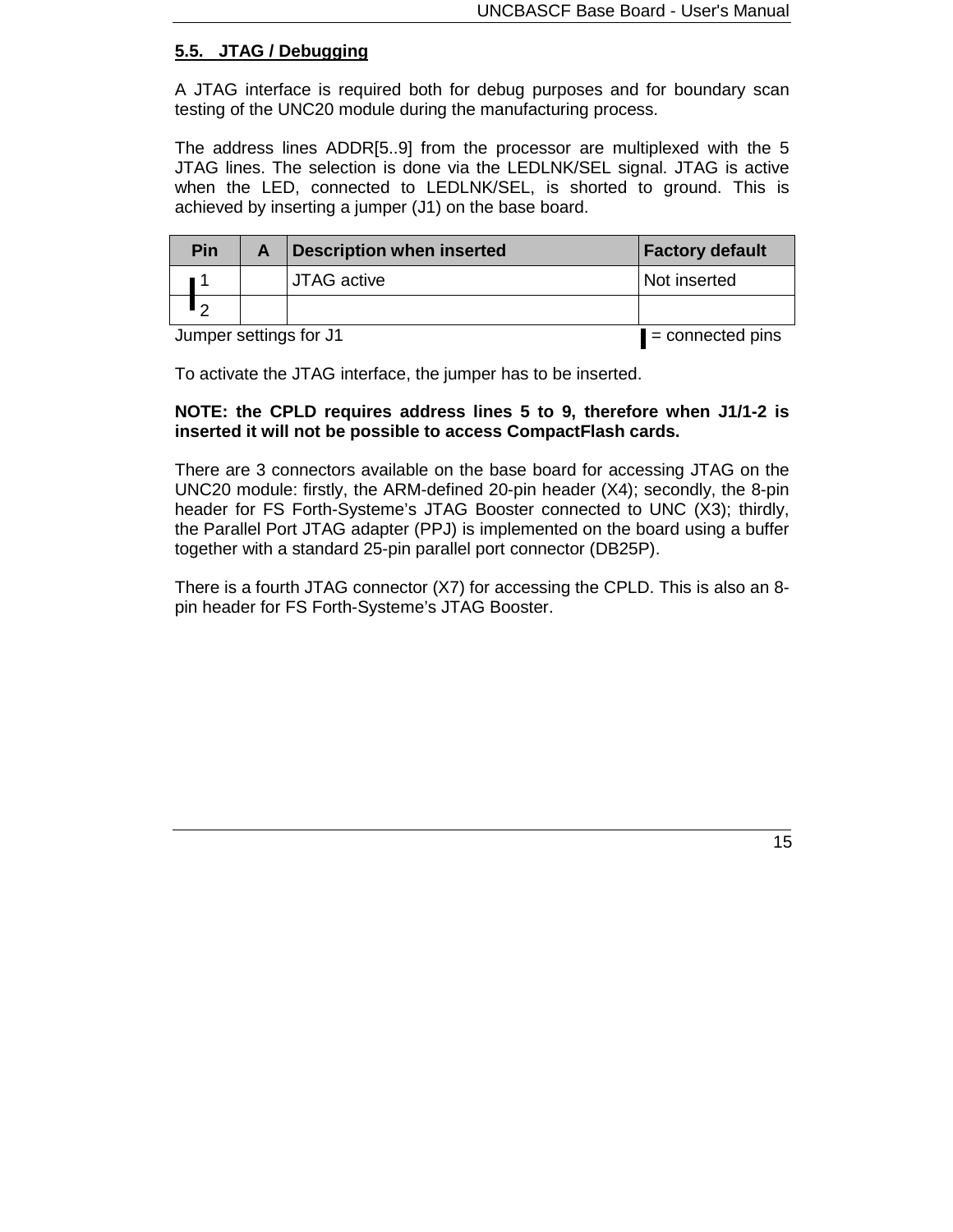## **5.5.5. Parallel Port JTAG Adapter**

The parallel port JTAG adapter allows for a direct connection between the host PCs parallel port and the JTAG pins of the UNC20. This allows a number of lowcost Development Tools to be used without additional hardware.

| Pin                              | <b>Parallel Function</b> | <b>JTAG Function</b> |  |
|----------------------------------|--------------------------|----------------------|--|
| 2 <sup>2</sup><br>D <sub>0</sub> |                          | <b>TDI</b>           |  |
| $\mathbf{3}$<br>D <sub>1</sub>   |                          | <b>TMS</b>           |  |
| 4<br>D <sub>2</sub>              |                          | <b>TCK</b>           |  |
| $5\phantom{1}$<br>D <sub>3</sub> |                          | TRST#                |  |
| $\overline{7}$<br>D <sub>5</sub> |                          | Reset#               |  |
| 8<br>D <sub>6</sub>              |                          | Port Sense           |  |
| 10                               | ACK#                     | Port Sense           |  |
| 12                               | <b>PE</b>                | <b>TDO</b>           |  |
| 15                               | ERROR#                   | VCC sense            |  |

A 25-pin male D-type connector (X5) is provided for this purpose.

A parallel cable for connecting the host PC's parallel port to X5 is provided with the UNC20 Developer's Kit.

#### **5.5.6. JTAG Booster**

FS Forth-Systeme offers a JTAG Booster which allows accelerated programming of the UNC20 on-board Flash. An 8-pin header (X3) is provided for connecting the JTAG Booster.

It also allows the CPLD to be re-programmed, if connected to X7.

**Note that the JTAG Booster is not part of the standard UNC20 Developer's Kit.**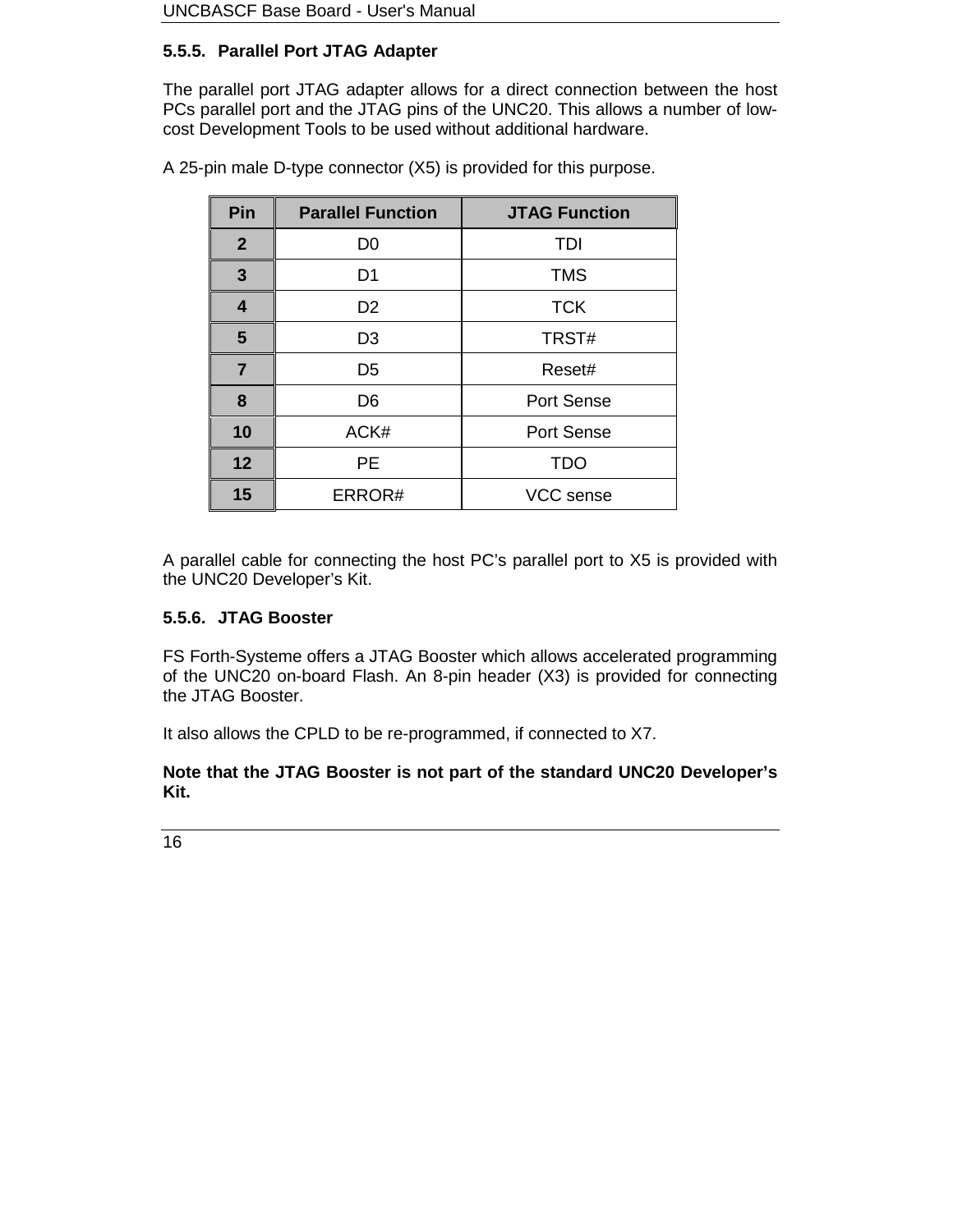## **5.5.7. ARM-standard JTAG Connector**

The JTAG connector is a 20-pin header as defined by ARM Ltd. and can be used for connecting a range of development tools such as ARM's Multi-ICE, Abatron's BDI2000 and EPI's JEENI.

| Pin            | <b>Function</b> | Pin             | <b>Function</b> |
|----------------|-----------------|-----------------|-----------------|
| 1              | 3.3V            | $\overline{2}$  | 3.3V            |
| $\mathbf{3}$   | TRST#           | 4               | <b>GND</b>      |
| 5              | TDI             | $6\phantom{1}6$ | <b>GND</b>      |
| $\overline{7}$ | <b>TMS</b>      | 8               | <b>GND</b>      |
| 9              | <b>TCK</b>      | 10              | <b>GND</b>      |
| 11             | <b>RTCK</b>     | 12              | <b>GND</b>      |
| 13             | <b>TDO</b>      | 14              | <b>GND</b>      |
| 15             | SRST#           | 16              | <b>GND</b>      |
| 17             | N/C             | 18              | <b>GND</b>      |
| 19             | N/C             | 20              | <b>GND</b>      |

## **5.6. Peripherals**

An 8-bit data bus and 10-bit address bus are provided for connecting external peripherals to the UNC20. Two individually programmable chip selects (CS3# and CS4#) and an OE# (Output Enable) and WE# (Write Enable) signal allow a vast range of 8-bit peripherals to be connected directly to the UNC20 without any glue logic. In addition, the UNC20 module has two 8-bit General Purpose I/O ports (GPIO). Some of these 16 GPIO pins are already used on the base board. The following table gives an overview, showing those signals which are free to be used by additional hardware.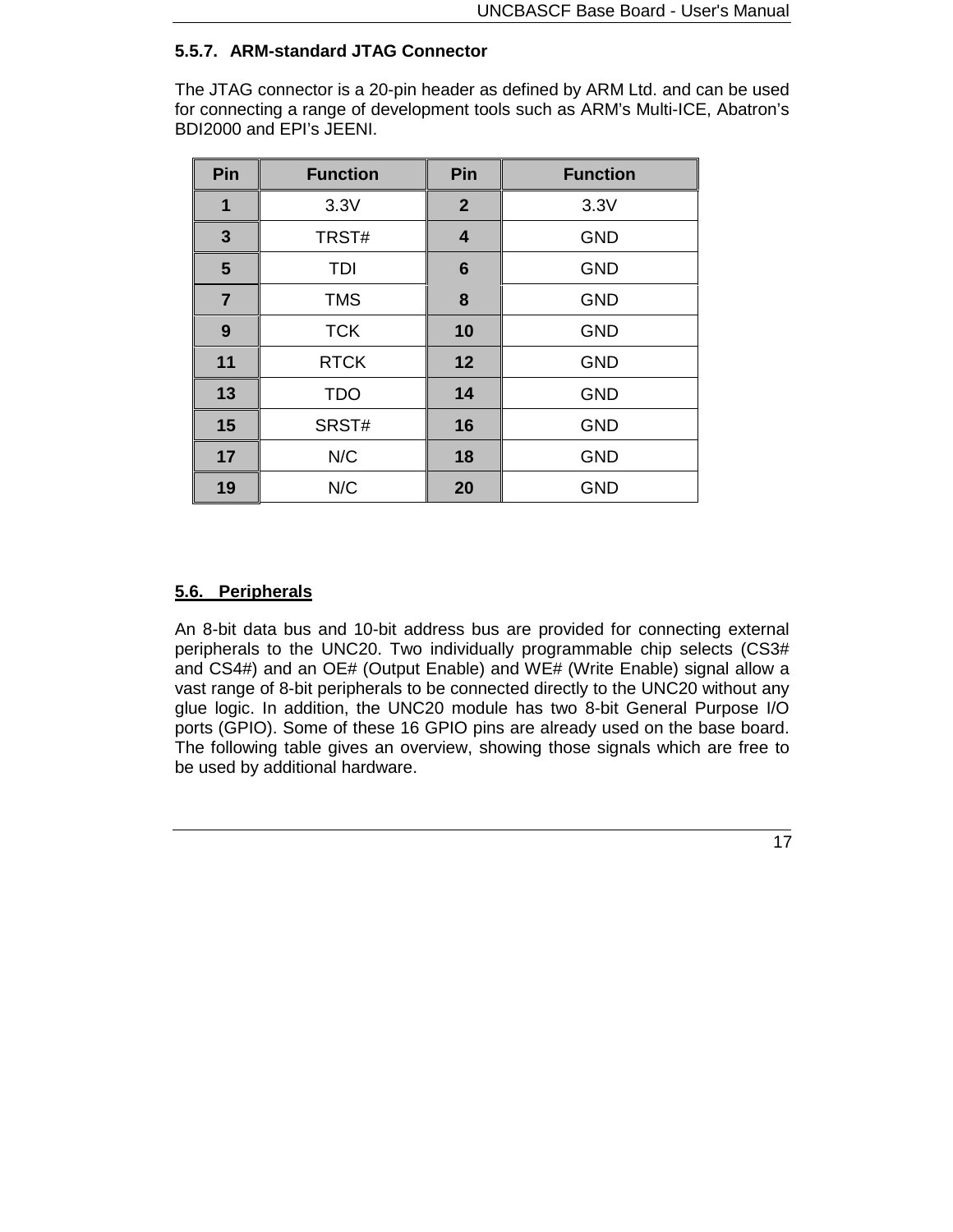#### UNCBASCF Base Board - User's Manual

| Port A         | Use                             | Port C         | <b>Use</b>                                   |
|----------------|---------------------------------|----------------|----------------------------------------------|
| A <sub>0</sub> | Free                            | CO             | Push-button (free if<br>don't use button)    |
| A <sub>1</sub> | Free                            | C <sub>1</sub> | Serial_1_CTS                                 |
| A <sub>2</sub> | Free                            | C <sub>2</sub> | I2C (SDA)                                    |
| A <sub>3</sub> | Free                            | C <sub>3</sub> | Serial_1_RxD                                 |
| A <sub>4</sub> | LED (free if jumper<br>removed) | C <sub>4</sub> | Push-button (free if<br>don't use button)    |
| A <sub>5</sub> | Free                            | C <sub>5</sub> | Serial_1_RTS (free if<br>don't use Serial 1) |
| A6             | LED (free if jumper<br>removed) | C6             | I2C (SCL)                                    |
| <b>A7</b>      | Free                            | C <sub>7</sub> | Serial_1_TxD (free if<br>don't use Serial 1) |

## **5.6.8. Switches and LEDs**

The base board contains 2 push-buttons which can be used by the application to input information. Also 2 user LEDs are assembled to signal output activity for the applications. The 2 LEDs and 2 switches are connected to 4 GPIO pins. Since the LEDs use Port A4 and Port A6, which might be required by other peripherals, they can be disabled by removing J1/5-6.

|                        | <b>Pin</b> | A | <b>Description when inserted</b> | <b>Factory default</b> |
|------------------------|------------|---|----------------------------------|------------------------|
|                        | 5          |   | LEDs active                      | Inserted               |
|                        | $\epsilon$ |   |                                  |                        |
| Jumper settings for J1 |            |   | $\blacksquare$ = connected pins  |                        |

There is one LED that represents the Hard Disk activity.

A fourth LED denotes power on.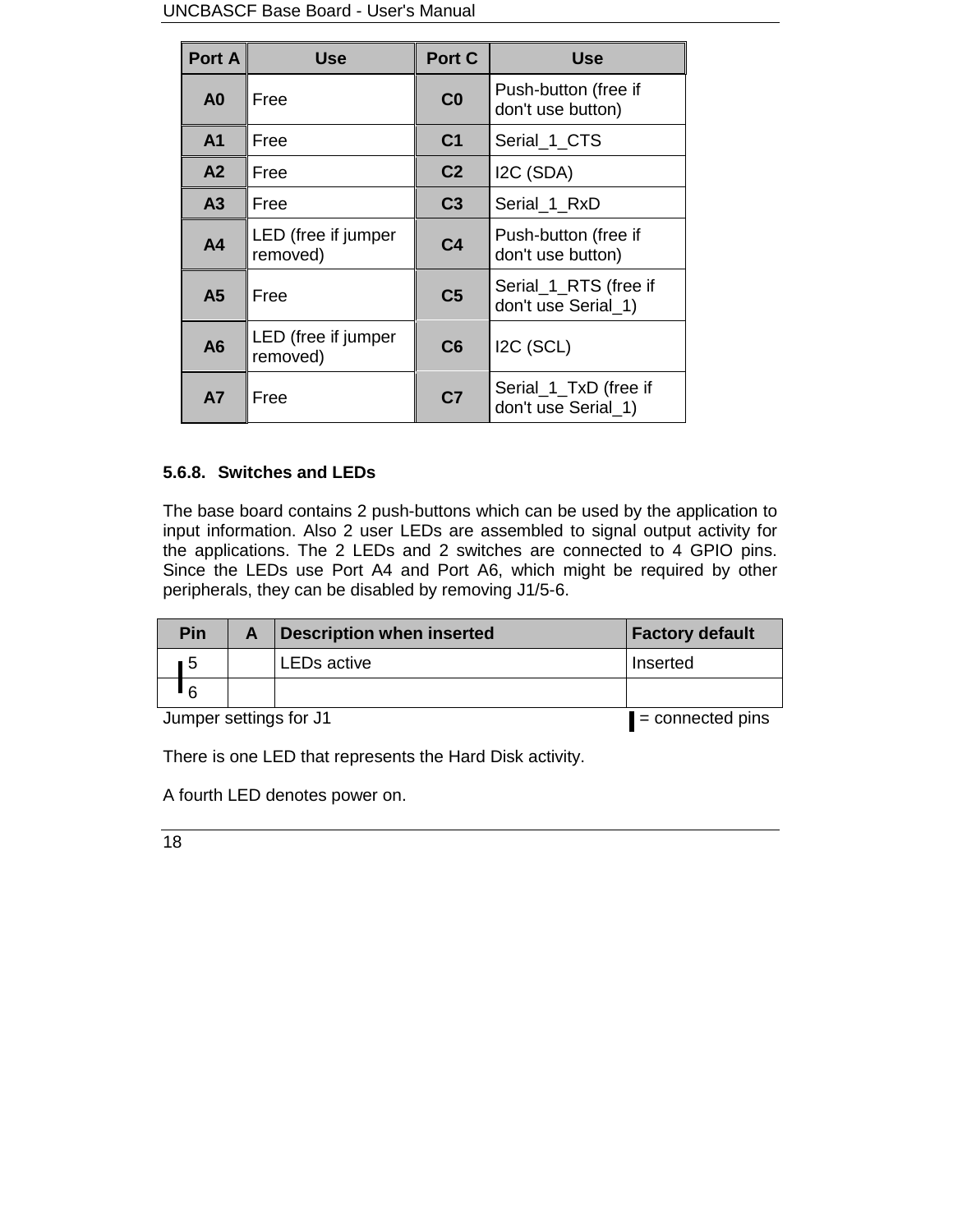## **5.6.9. Access to UNC20 Pins**

Users can freely access the UNC20 pins by means of the 42-pin header X6, which is not assembled. Pin-out of X6 is described below.

| Pin              | <b>Function</b> | Pin                     | <b>Function</b> |
|------------------|-----------------|-------------------------|-----------------|
| $\overline{1}$   | ADDR4           | $\overline{2}$          | 3.3V            |
| $\mathbf{3}$     | ADDR5           | $\overline{\mathbf{4}}$ | <b>CS4#</b>     |
| 5                | ADDR6           | $6\phantom{1}$          | CS3#            |
| $\overline{7}$   | ADDR7           | 8                       | OE#             |
| $\boldsymbol{9}$ | ADDR8           | 10                      | WE#             |
| 11               | ADDR9           | 12                      | ADDR3           |
| 13               | PortA0          | 14                      | ADDR2           |
| 15               | PortA1          | 16                      | ADDR1           |
| 17               | PortA2          | 18                      | ADDR0           |
| 19               | PortA3          | 20                      | D <sub>0</sub>  |
| 21               | PortA4          | 22                      | D <sub>1</sub>  |
| 23               | PortA5          | 24                      | D <sub>2</sub>  |
| 25               | PortA6          | 26                      | D <sub>3</sub>  |
| 27               | PortA7          | 28                      | D <sub>4</sub>  |
| 29               | PortC0          | 30                      | D <sub>5</sub>  |
| 31               | CTS1 (PortC1)   | 32                      | D <sub>6</sub>  |
| 33               | SDA_I2C         | 34                      | D7              |
| 35               | RxD1 (PortC3)   | 36                      | RESET#          |
| 37               | PortC4          | 38                      | TxD1 (PortC7)   |
| 39               | RTS1 (PortC5)   | 40                      | <b>GND</b>      |
| 41               | SCL I2C         | 42                      | <b>GND</b>      |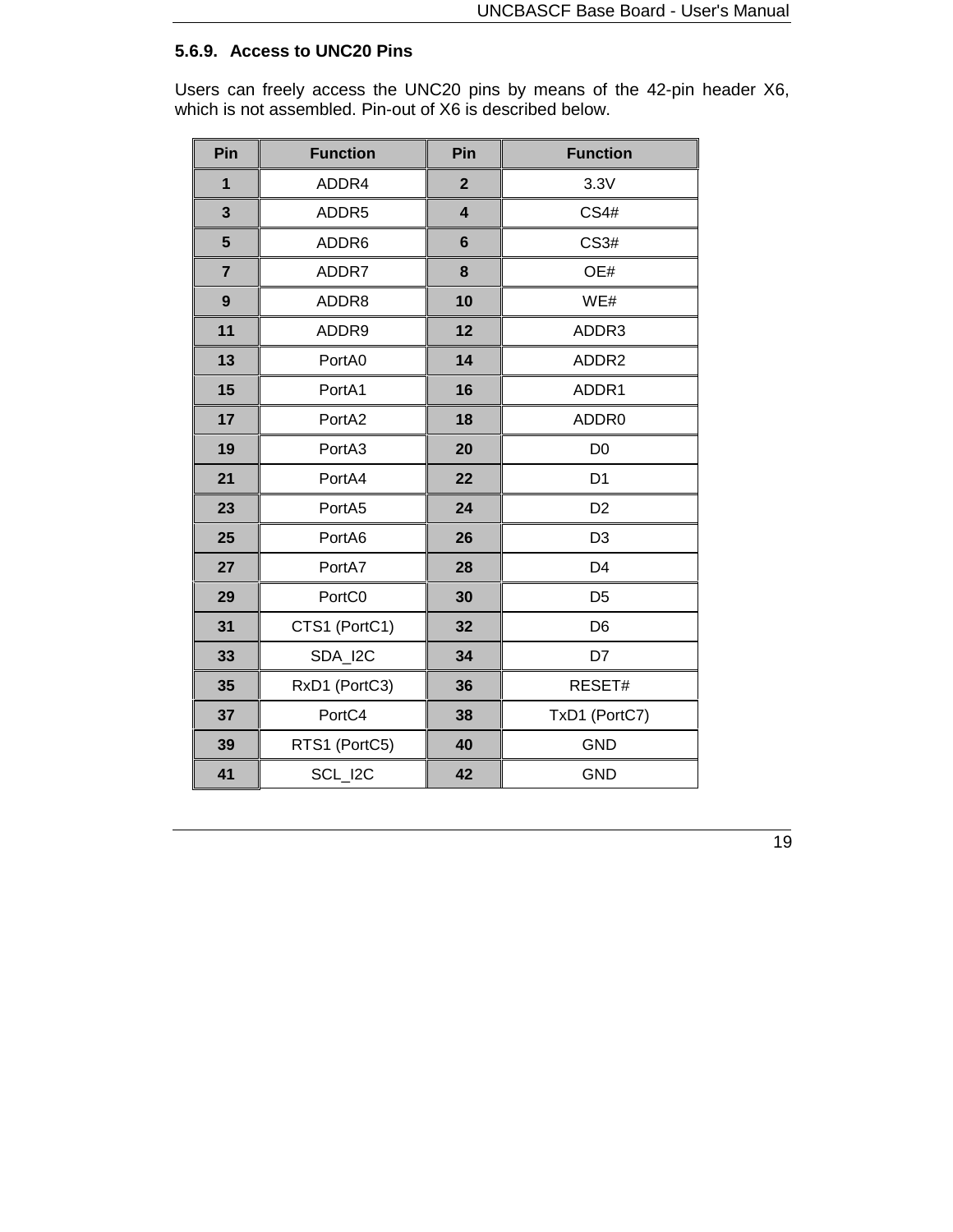## **5.7. Power Supply and Reset**

The external main power supply is provided by a standard plugable power supply (e.g. Friwo MPP15-FW7555M/06) which is connected to the power socket (X8) on the base board.

The base board provides the power supply for the UNC20 module and all onboard devices such as the serial line driver. The external power supply for the board is 5V DC. There is no power switch available. The board is switched on, by plugging in the power supply. A red LED on the base board denotes power on. A reset button is also provided.

## **5.7.10. Voltage Requirements**

For the UNC20 module only a single 3.3V DC power supply is needed. This is generated on the base board.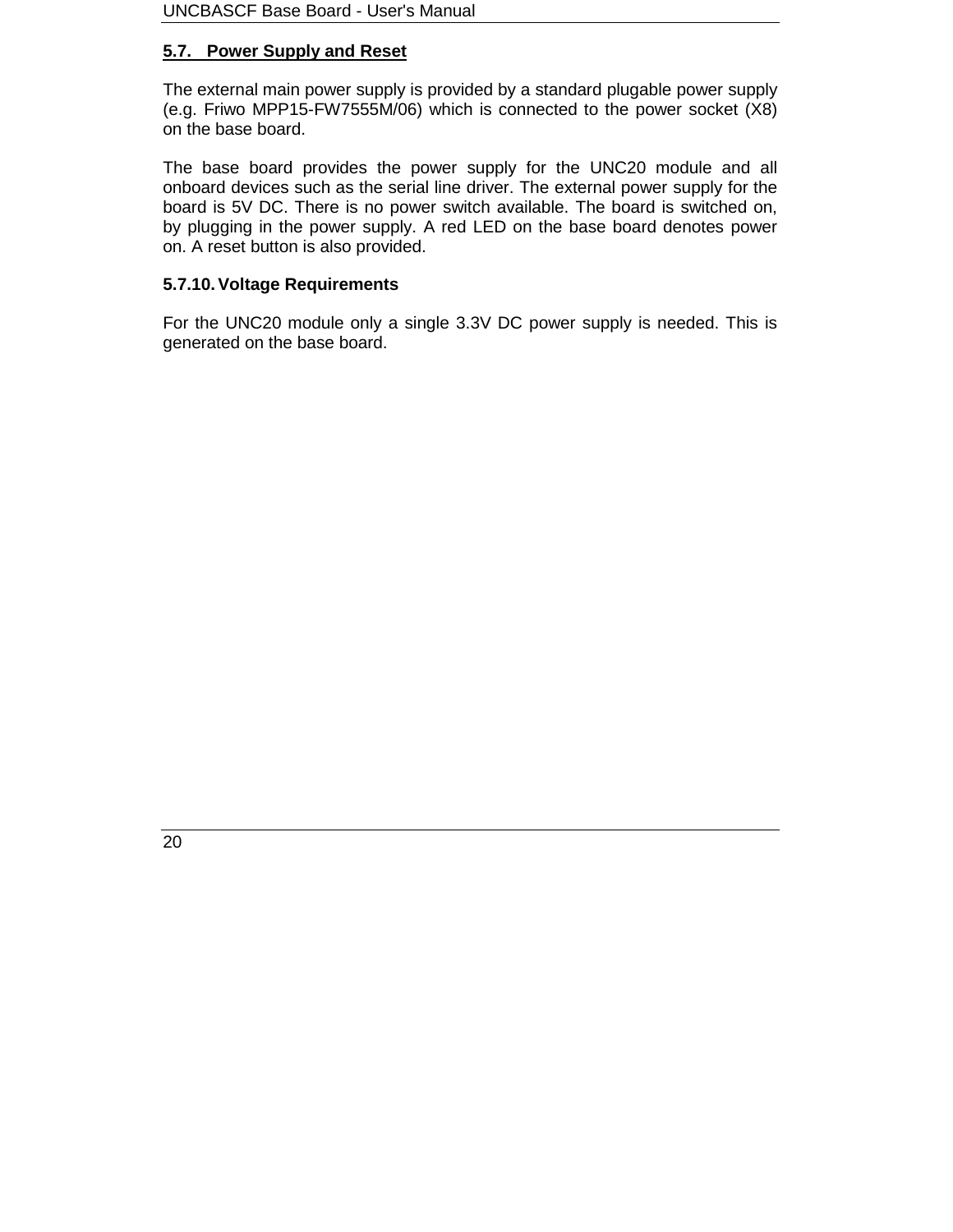# **6. UNC20 Connector**

| Pin                     | <b>Signal</b>      | <b>Type</b>  | <b>Description</b>                                           |
|-------------------------|--------------------|--------------|--------------------------------------------------------------|
| 1                       | ADDR4              | O            |                                                              |
| $\overline{2}$          | ADDR5/TCK          | O/I          | multiplexed<br><b>JTAG</b><br><b>ADDR[59]</b><br>with<br>are |
| $\mathbf{3}$            | ADDR6/TMS          | O/I          | functionality - controlled by LEDLNK/SEL signal              |
| $\overline{\mathbf{4}}$ | ADDR7/TDI          | O/I          |                                                              |
| 5                       | ADDR8/TDO          | O/O          |                                                              |
| 6                       | ADDR9/TRST#        | O/I          |                                                              |
| $\overline{7}$          | PORTA0             | I/O          |                                                              |
| 8                       | PORTA1             | I/O          |                                                              |
| 9                       | PORTA2             | I/O          |                                                              |
| 10                      | PORTA3             | I/O          |                                                              |
| 11                      | PORTA4             | I/O          |                                                              |
| 12                      | PORTA5             | I/O          |                                                              |
| 13                      | PORTA6             | I/O          |                                                              |
| 14                      | PORTA7             | I/O          |                                                              |
| 15                      | PORTC0             | I/O          |                                                              |
| 16                      | PORTC1             | I            | <b>RS232 CTS</b>                                             |
| 17                      | PORTC <sub>2</sub> | O            | Hardwired as I2C data signal (SDA)                           |
| 18                      | PORTC3             | $\mathsf{I}$ | <b>RS232 RxD</b>                                             |
| 19                      | PORTC4             | I/O          |                                                              |
| 20                      | PORTC5             | O            | <b>RS232 RTS</b>                                             |
| 21                      | PORTC6             | I/O          | Hardwired as I2C clock signal (SCL)                          |
| 22                      | PORTC7             | O            | <b>RS232 TxD</b>                                             |
| 23                      | $+3.3V$            | P            | Power Supply                                                 |
| 24                      | <b>GND</b>         | P            | <b>Ground Connection</b>                                     |
| 25                      | RSTIN#             | I            | Reset Input                                                  |